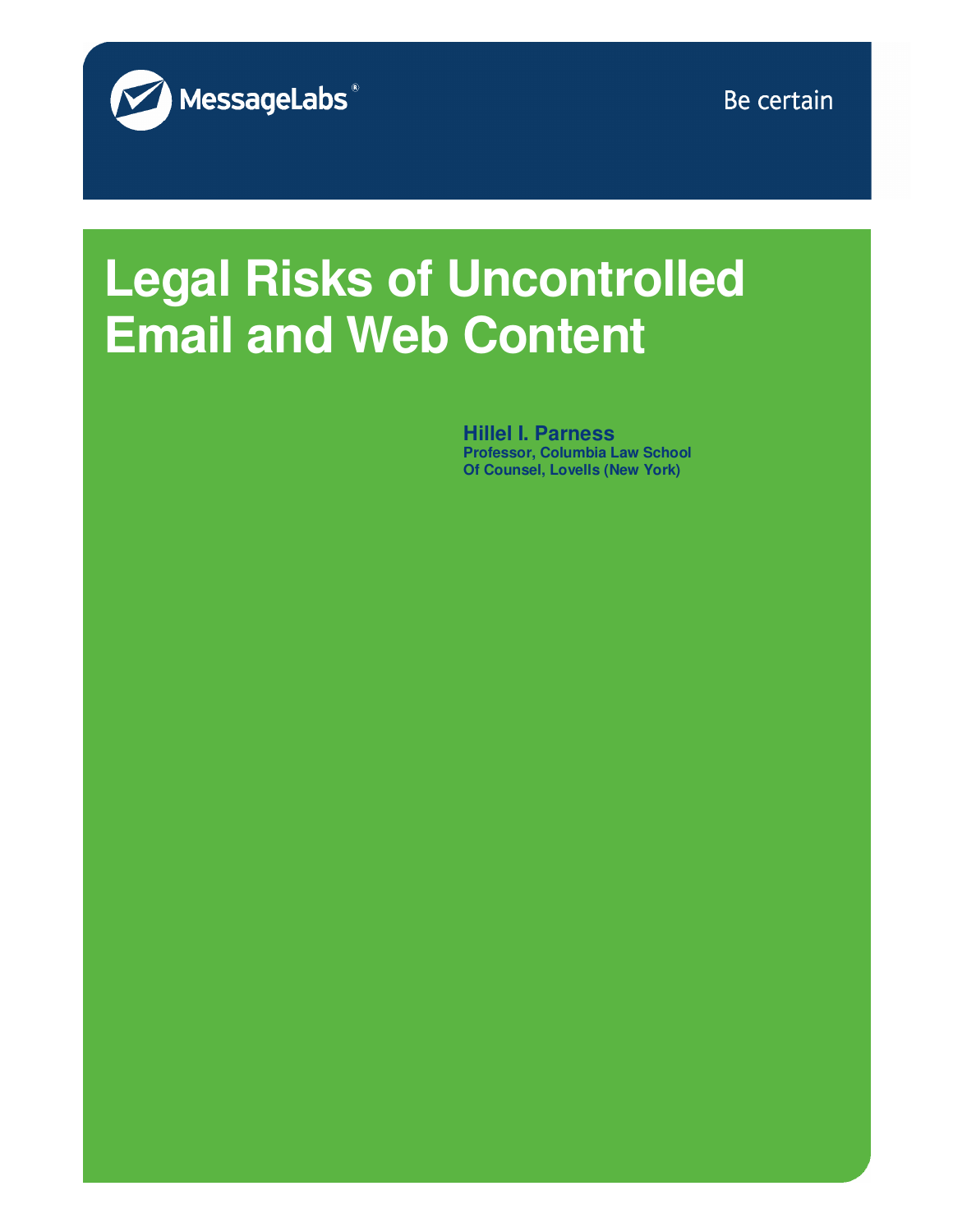## **Table of Contents**

| <b>Introduction</b>                                | 3              |
|----------------------------------------------------|----------------|
| <b>The Risks</b>                                   | 3              |
| <b>Harassment</b>                                  | 4              |
| <b>Child Pornography</b>                           | 5              |
| <b>Defamation</b>                                  | 5              |
| 3 <sup>rd</sup> Party Intellectual Property Rights | 6              |
| <b>Contract Formation</b>                          | 6              |
| Confidentiality                                    | $\overline{7}$ |
| Dealing with the Risks                             | 7              |
| <b>Summary</b>                                     | 7              |
|                                                    |                |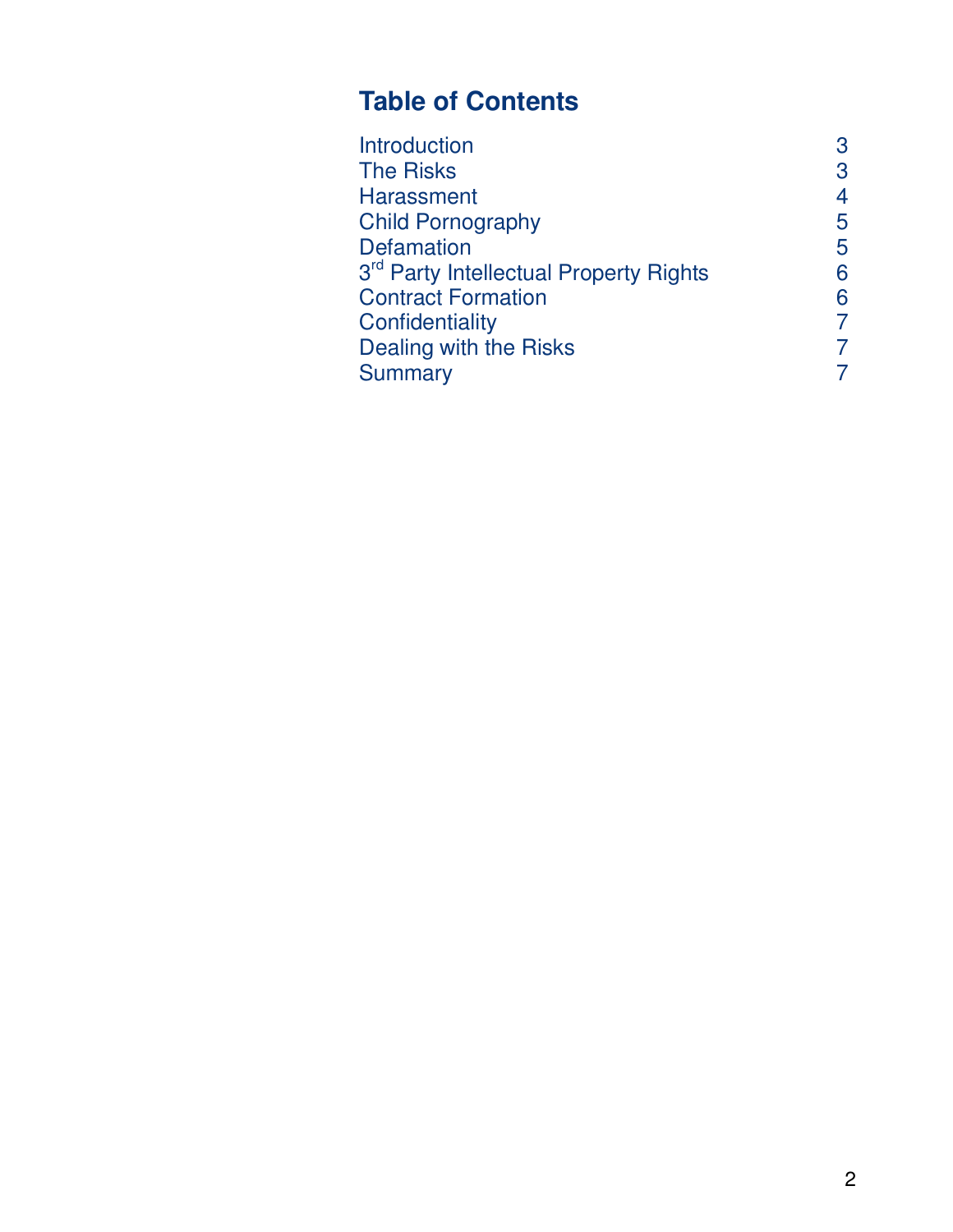The starting point is that employers will generally be held responsible for the acts of their employees; the principle of vicarious liability.

#### **Introduction**

Email is critical to many businesses; its ease of use, combined with the speed and scale of distribution, make it an invaluable business tool. Today, many businesses could not function without consistent and unfettered access to the Internet. However, these same attributes can also cause severe difficulties for employers if employees' use of email and the Internet is not controlled adequately. This short summary considers some of the risks that employers face. It is not a comprehensive study of the topic; therefore, detailed legal advice should always be sought in specific situations.

#### **THE RISKS**

The starting point is that employers will generally be held responsible for the acts of their employees; the principle of vicarious liability. An employer is vicariously liable for the wrongful acts committed by employees in the course of their employment, and this principle may cover acts of the employee that are incidental to their employment. The potentially wide scope of this is highlighted by the case Riviello v. Waldron, in which the court considered the liabilities arising from an incident in which a tavern employee injured a customer's eye with a knife while demonstrating self-defense. The New York Court of Appeals concluded that the employee's behavior was within the scope of his employment, and that the customer could recover against the tavern owner.

Employers can also be held liable for the actions of their employees on theories of negligent hiring or negligent retention -- if an employer knows or should know of its employee's inappropriate behavior and thereafter allows it to continue. In 2004, the Supreme Court of Iowa allowed a former deputy sheriff to proceed with claims against the county and sheriff for negligent hiring, supervision and retention of another officer. In Kiesau v. Bantz, the plaintiff claimed that another officer had digitally altered a photograph of her to make it appear as if she were topless, and circulated the altered photograph via email.

Aside from the obvious risk that an employee who spends significant periods of the day engaged in personal email correspondence may have a reduced level of productivity and drain IT resources, there are other, more subtle, risks. We consider some of them below.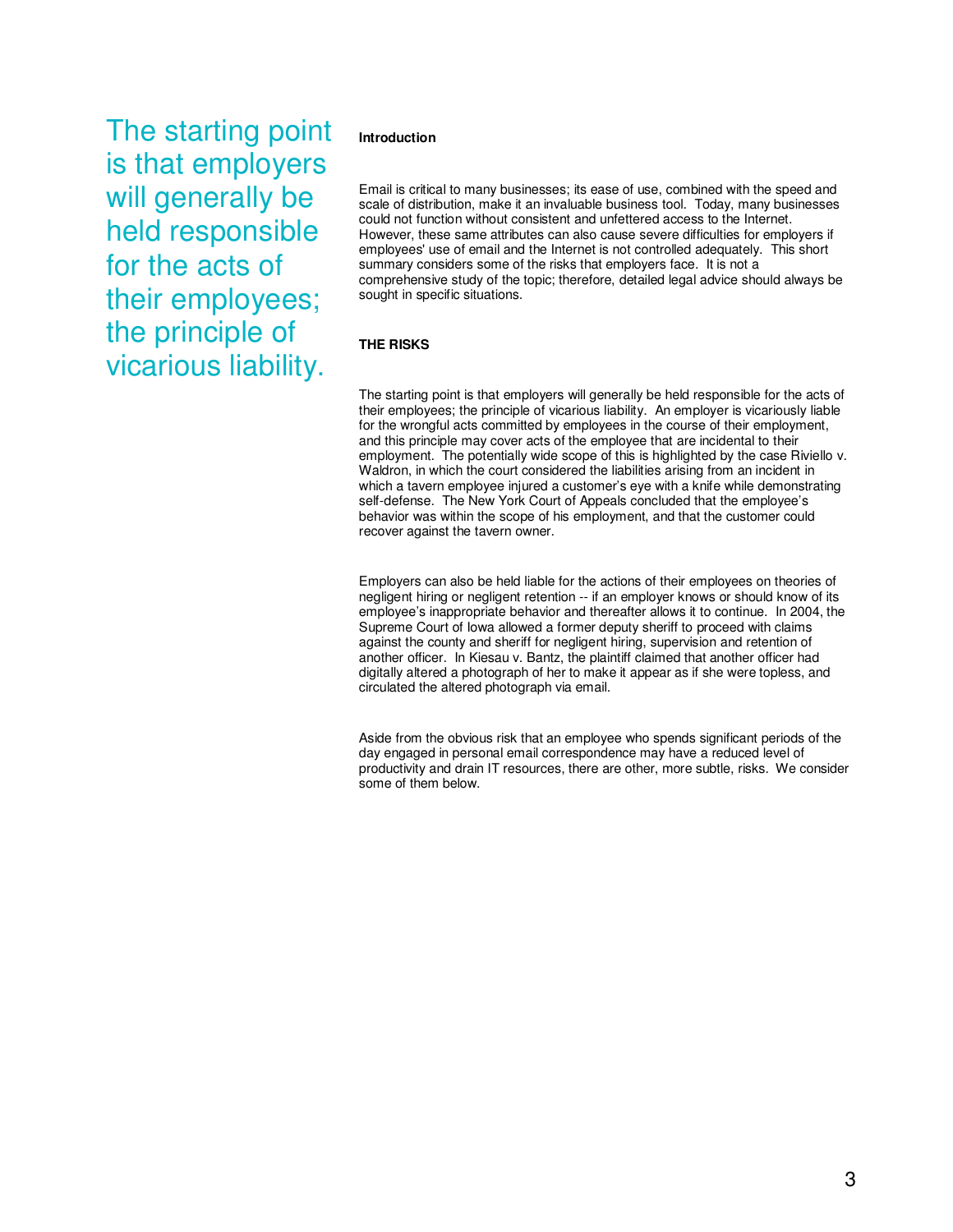#### **HARASSMENT**

…the court cited a single piece of evidence – that the supervisor had emailed two sexually explicit short stories to the plaintiff.

Inappropriate material can be distributed by attachments to emails, and this may lead to claims that the employer has failed to provide a "safe" working environment and/or that the conduct of the employees concerned amounts to discrimination. Such activity may also cause the employee affected to resign and claim unfair "constructive" dismissal. Damages awards in discrimination claims are potentially unlimited.

In 1995, Chevron was forced to pay \$2.2 million to four female employees– the women had sued for sexual harassment after male co-workers circulated offensive e-mails, including one message that listed "25 reasons why beer is better than women." Similarly, in 1997, a federal judge allowed a harassment case to proceed against Morgan Stanley that was based on allegations that certain employees had distributed a racist email, and then retaliated against black employees that complained about it. Although the judge later dismissed the Morgan Stanley case, these two early examples demonstrate that use of email can create harassment liability for employers.

In the recent case of Lytel v. Simpson, a federal court in California considered claims of sexual harassment based on a course of conduct that included sending inappropriate emails to an employee, and sending emails to her personal email account without permission. The court found the supervisor's behavior so severe that it granted partial summary judgment, a finding of liability without a trial. In support of this ruling, the court cited a single piece of evidence – that the supervisor had emailed two sexually explicit short stories to the plaintiff. As explained in the previous section, this type of liability can extend to employers, depending on the particular facts of the case.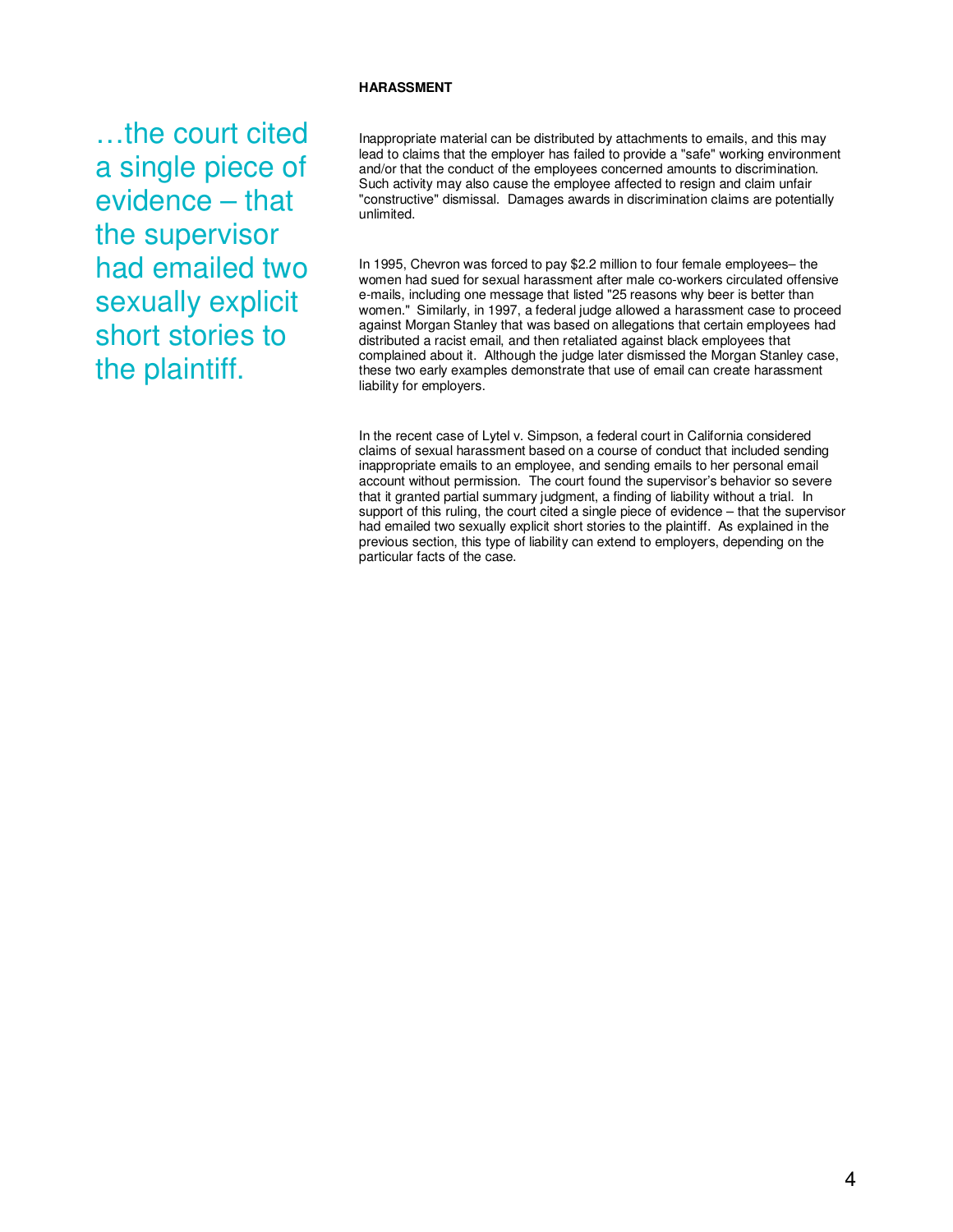#### **CHILD PORNOGRAPHY**

…the court found that the employer could have monitored the employee's computer activity.

It is both a federal and state crime to possess or view child pornography. An appellate court in New Jersey recently allowed a case to proceed against an employer for failing to stop an employee from accessing pornography and sending nude photographs of his daughter to a child pornography site. In the case of Doe v. XYC Corp\*, the court found that the employer could have monitored the employee's computer activity, had the right to monitor the employee's computer activity, and had been on notice that the employee had been using his computer to view pornography and child pornography.

#### **DEFAMATION**

Defamation cases -- publication of false statements about an individual to third parties – can lead to expensive claims for employers. In the Kiesau case mentioned above, the plaintiff – a former deputy – obtained a jury verdict, and \$156,000 in damages, against a fellow officer for circulating an altered photograph of her, on theories of defamation and invasion of privacy. Communications technologies have the potential of vastly broadening the scope of claims in the Internet age. Distribution of defamatory statements by email or through Web sites can exponentially expand the impact of the defamation and thus potentially the damages.

The federal Communications Decency Act of 1996 includes a "good samaritan" provision that shields those who republish third-party content without alteration from defamation and other types of speech-based claims. Since its enaction, this provision has been utilized in a wide variety of cases to immunize "interactive computer services" from liability. Perhaps most famously, eBay, Inc. successfully argued that it was not liable for its users' sales of counterfeit musical recordings because the listings advertising the recordings were created by users without any involvement from eBay (Stoner v. eBay, Inc.). This immunity, however, only applies if the "interactive computer service" is not also the "information content provider" when a company begins to get involved with the creation of content, or even the editing of third-party content, it runs the risk of losing this protection. In the recent case of Whitney Information Network, Inc. v. Xcentric Ventures, LLC, the 11th Circuit Court of Appeals threw out dismissal of a case because an open question remained as to the authorship of the allegedly defamatory statements, and sent the case back to the trial court for further proceedings.

\* note the names of this case are confidential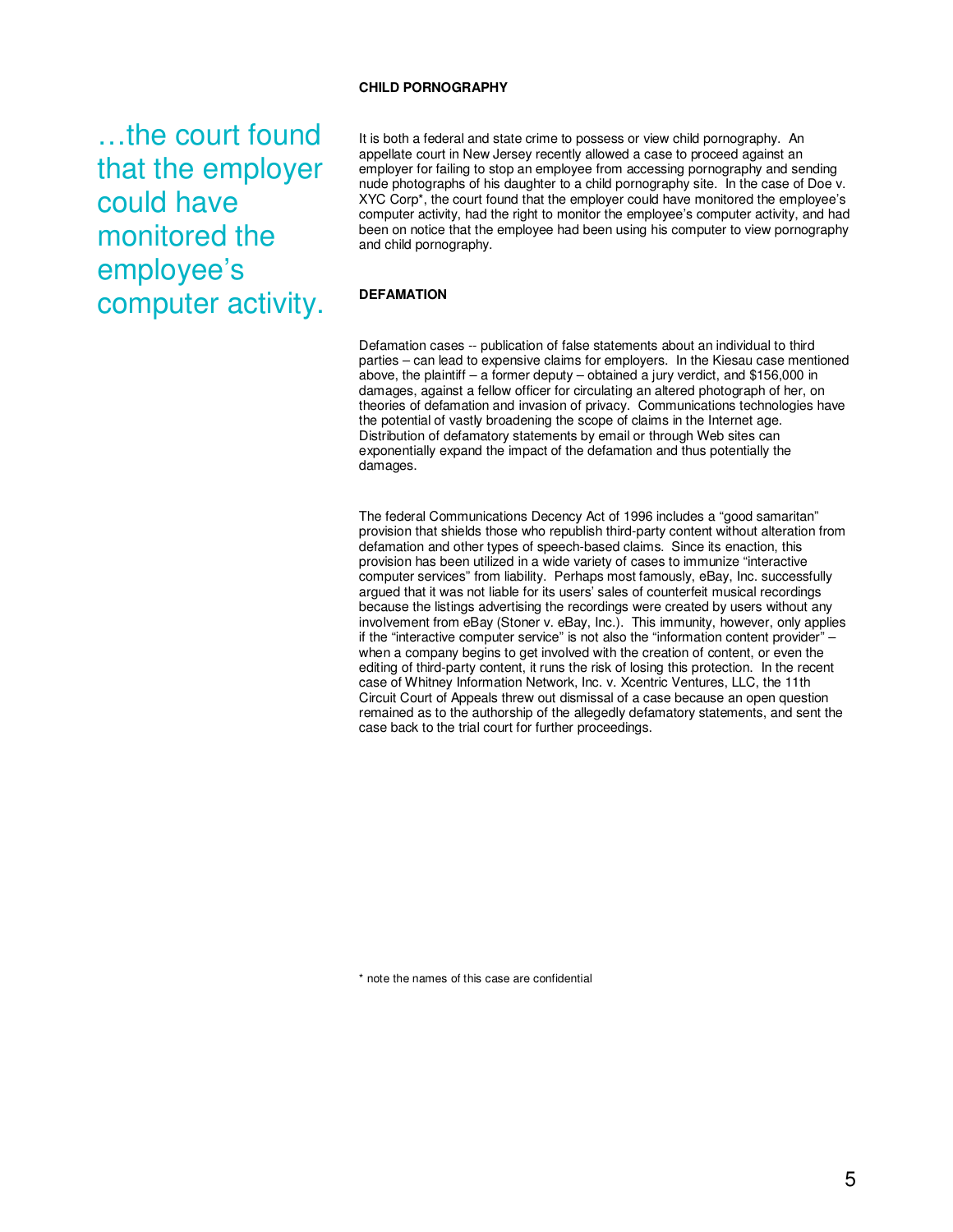… many U.S. courts have specifically come to recognize the role that email can play in contract formation.

#### **THIRD PARTY INTELLECTUAL PROPERTY RIGHTS** ("IPR") INFRINGEMENT

Information on the web, created by others, is frequently attached to email communication, and this may be in breach of the author's terms. Copyright protected material can be widely circulated by employees who are adept at "cutting and pasting." Employers may then face breach of copyright actions, resulting in expensive litigation and damaging publicity.

The federal Digital Millennium Copyright Act of 1998 updated certain portions of the Copyright Act to deal with the Internet and other digital technologies. The DMCA sets forth certain safe harbors from copyright liability for certain types of parties that operate on the Internet, but only if those parties have commensurate policies and procedures in place that are also spelled out in the DMCA.

Companies must also be cautious when implementing new Internet-based business models that have never been tested in courts of law. In 2000, MP3.com learned this lesson the hard way, when a federal district judge determined that its "Beam-It" service, which was designed to give Internet users access to MP3 versions of music they already owned on compact disc, violated copyright law, and handed down a \$53 million judgment against MP3.com (UMG Recordings, Inc. v. MP3.com, Inc.).

#### **CONTRACT FORMATION**

Employers are often under the misapprehension that, for a contract to be legally binding, many formal requirements or procedures need to be met or followed. In fact, U.S. courts recognize generally that contracts can be formed under a wide range of circumstances, and many U.S. courts have specifically come to recognize the role that email can play in contract formation.

In In re National Century Financial Enterprises, Inc., a federal court in Ohio recognized that email communications satisfy the contract requirements of signatures and writing, and that weekly emails and reconciliation reports sent from one party to another modified key terms of the sale agreement between the parties, and the parties were bound by the modifications.

A further problem can be that the "disposable" quality of email frequently means that important documents may be destroyed, making it hard to establish exactly what the terms of any contract were in the event of a dispute.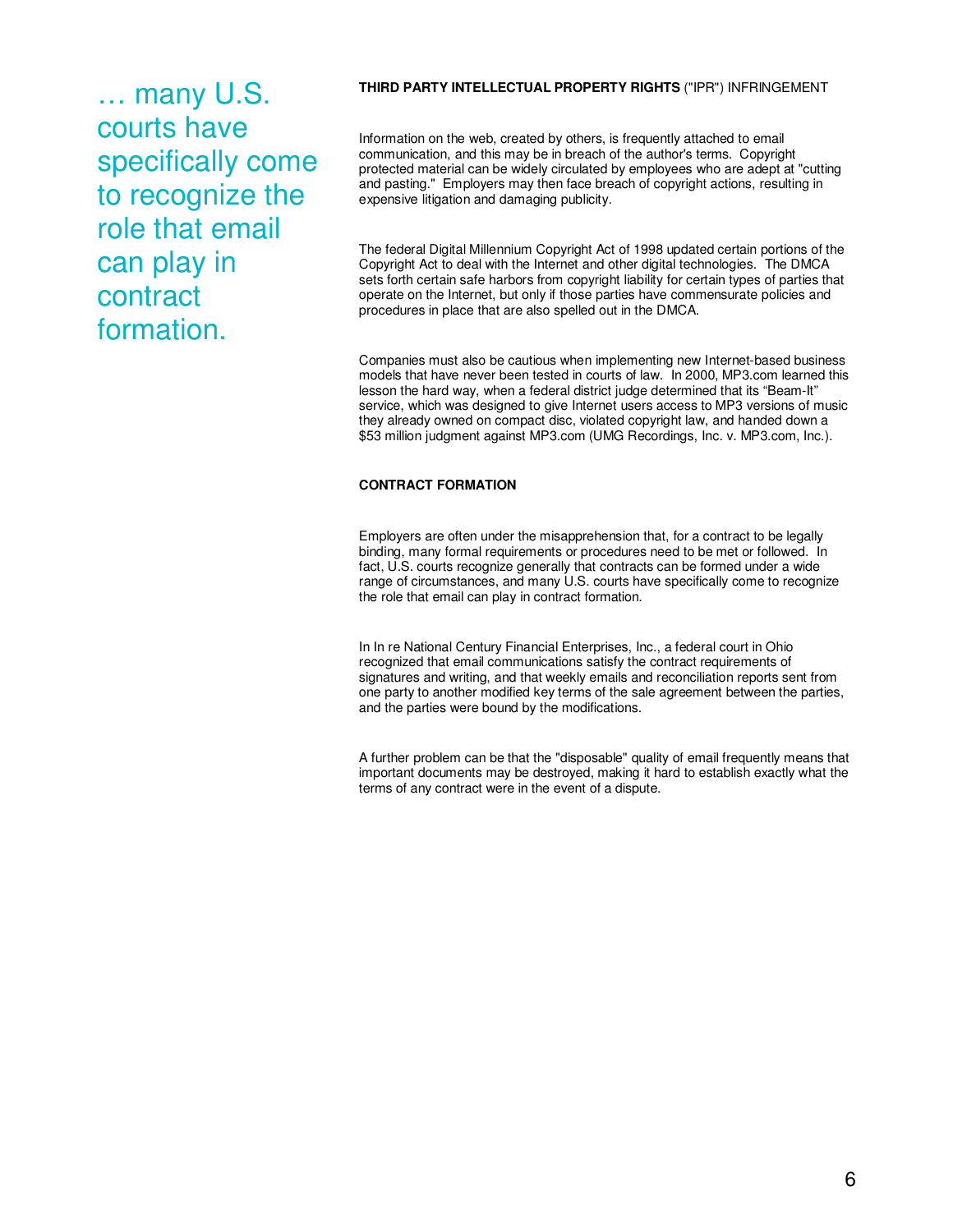… It is crucial that an employer develops and distributes an Acceptable Use Policy ("AUP"), so that all workers are aware of the employer's policies toward the use of computers, email and the Internet.

#### **CONFIDENTIALITY**

Email can be used as a tool to send confidential data outside of the organization, particularly in the case of a disgruntled employee, or one who intends to leave to set up a competing business. This can be highly damaging to an employer, as it may lose sensitive and commercially important information. Aside from the commercial impact, there is also the risk of potential breach of contract or a privacy claim in the event that the information refers to a third party. Privacy claims can arise in many contexts, including the developing group of state and federal privacy statutes.

#### **DEALING WITH THE RISKS**

Generally speaking, under US law, companies can monitor employees' computer usage with impunity, because workplace computers and their data are the property of the employers, and also because employees do not have a reasonable expectation of privacy in the workplace. The federal Electronic Communications Privacy Act of 1986, which was amended in 2001, is viewed as codifying the idea that workplace electronic communications in the workplace can be intercepted and reviewed by employers.

Thus, the employer in most circumstances can review employees' email, computer usage and Internet usage when investigating various workplace incidents (although consultation with counsel in such situations is strongly recommended). Monitoring, of course, has its limitations – no employer can monitor everything its employees do at all times, especially when it comes to email and Internet usage. It is therefore crucial that an employer develops and distributes an Acceptable Use Policy ("AUP"), so that all workers are aware of the employer's policies toward the use of computers, email and the Internet.

Additionally, the employer should consider what risks it is trying to avoid, and assess what impact any monitoring may have on its employees. The employer should adopt the least intrusive method of monitoring possible to achieve its legitimate aims. For example, if the problem is excessive use of email by staff, slowing the employer's email system, monitoring of the level of email traffic by individual users, rather than monitoring of the content of such emails, may be sufficient to address the issue.

Clear communication to employees and the protection of a good AUP is vital to reducing the risk of claims by employees. In Bourke v. Nissan Motor Corporation, the California Court of Appeal affirmed the dismissal of invasion of privacy claims against Nissan because the plaintiff employees had signed Nissan's use policy, and therefore could not fault Nissan for accessing their emails.

In developing a monitoring policy, however, one must be careful not to go too far. Recently, for example, the disclosure of monitoring within Hewlett-Packard resulted in criminal charges of five people, including its former chairwoman. It is prudent to not only have legal justification for one's monitoring, but to also assure one's self that whatever steps are taken are proportionate to the risk being addressed. Automated monitoring can be a cost-saving approach, but one should always bear in mind that the ultimate responsibility for ensuring compliance and balanced monitoring rests with the employer, not the supplier of any technical solution.

#### **Summary**

All employers should have a clear AUP and ensure that it is enforced consistently. The AUP should explain the risks, indicate what monitoring is to be conducted and why, offer alternatives to employees if they do not wish to use email communication and set out penalties for any breach of the AUP, linking this to the employer's disciplinary policy. The AUP can be supported by appropriate technical solutions, but the employer must ensure that the level of monitoring is proportionate to the risks involved.